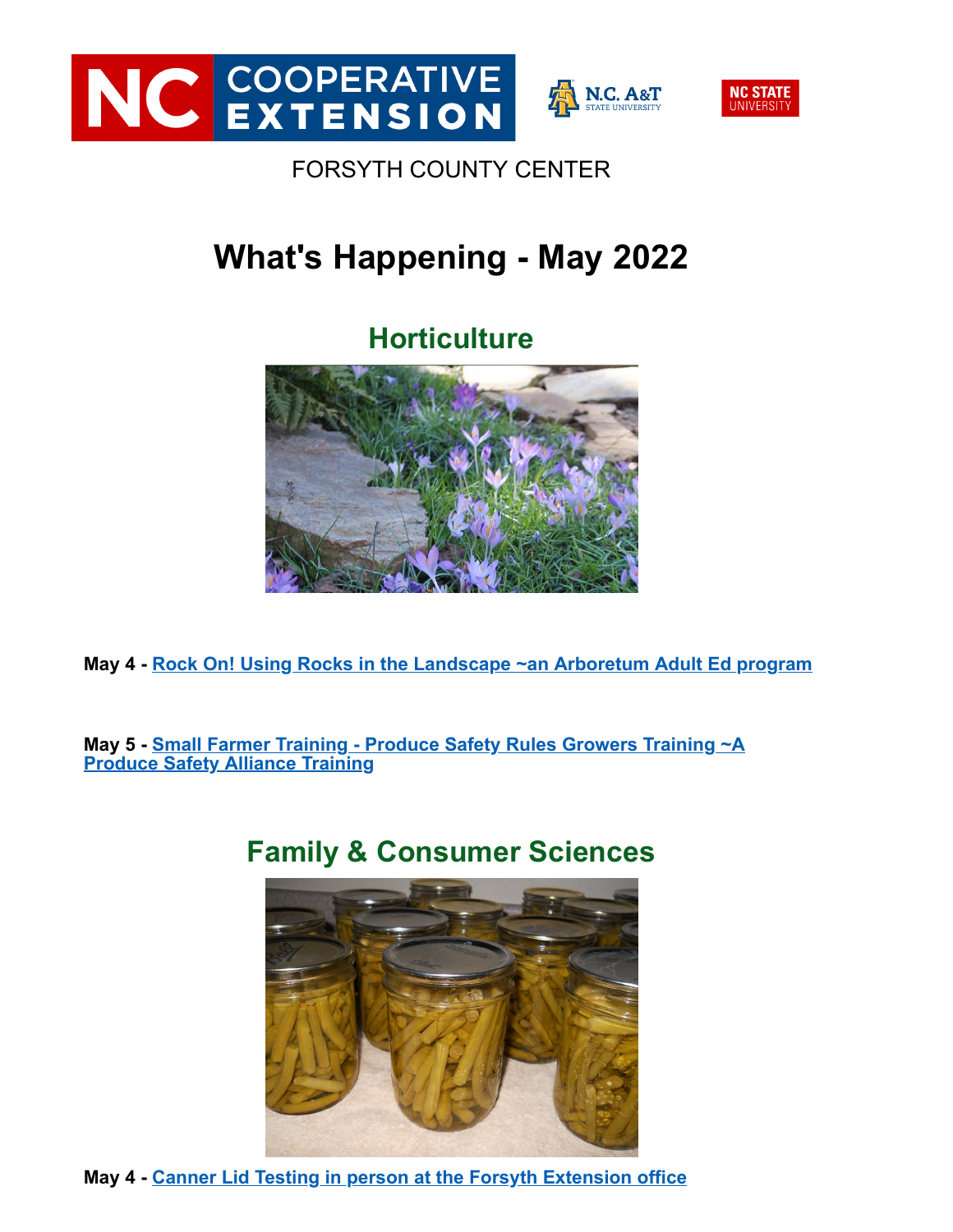**May 12 - [Herbs ~ an At Home With ECA program](https://ncextension.lt.acemlna.com/Prod/link-tracker?notrack=1&redirectUrl=aHR0cHMlM0ElMkYlMkZ3d3cuZXZlbnRicml0ZS5jb20lMkZlJTJGYXQtaG9tZS13aXRoLWVjYS1oZXJicy10aWNrZXRzLTIyNjA1NTMzNjU5Nw==&sig=2CNVqnGgFQmT7vVajX7tyrwZiyGBqDsdcctdvFViRgpZ&iat=1651512208&a=%7C%7C90313184%7C%7C&account=ncextension%2Eactivehosted%2Ecom&email=LRRV6glqIfcVPcYsJBrMHi%2FZD%2BmsUFpJrc5fHf6IoVE%3D&s=bad97c655476f96a390a72c05a742011&i=7270A6813A45A80696)**

**May 12 - [Pressure Canning ~ a Multi-County Home Food Preservation Series](https://ncextension.lt.acemlna.com/Prod/link-tracker?notrack=1&redirectUrl=aHR0cHMlM0ElMkYlMkZ3d3cuZXZlbnRicml0ZS5jb20lMkZlJTJGaG9tZS1mb29kLXByZXNlcnZhdGlvbi1wcmVzc3VyZS1jYW5uaW5nLXRpY2tldHMtMzA0NzQyMTgxMDY3JTNGYWZmJTNEZWJkc29wb3JncHJvZmlsZQ==&sig=4cCBf3UzDfhZCkyQTW49dsY723f8b1gQpkGd9HyNbHbj&iat=1651512208&a=%7C%7C90313184%7C%7C&account=ncextension%2Eactivehosted%2Ecom&email=LRRV6glqIfcVPcYsJBrMHi%2FZD%2BmsUFpJrc5fHf6IoVE%3D&s=bad97c655476f96a390a72c05a742011&i=7270A6813A45A80697) program**

**May 19 - [Sweet Spreads - in person canning series at the Forsyth Extension office](https://ncextension.lt.acemlna.com/Prod/link-tracker?notrack=1&redirectUrl=aHR0cHMlM0ElMkYlMkZ3d3cuZXZlbnRicml0ZS5jb20lMkZlJTJGaG9tZS1mb29kLXByZXNlcnZhdGlvbi1zZXJpZXMtdGlja2V0cy0zMDA3ODk4NDk1MzclM0ZhZmYlM0RlYmRzb3Bvcmdwcm9maWxl&sig=7jHiR2XayMU8KnyCPfccQ6tTaukzQgDJrD6Y5qhppHAL&iat=1651512208&a=%7C%7C90313184%7C%7C&account=ncextension%2Eactivehosted%2Ecom&email=LRRV6glqIfcVPcYsJBrMHi%2FZD%2BmsUFpJrc5fHf6IoVE%3D&s=bad97c655476f96a390a72c05a742011&i=7270A6813A45A80698)**

**May 26 - [Freezing ~ a Multi-County Home Food Preservation program](https://ncextension.lt.acemlna.com/Prod/link-tracker?notrack=1&redirectUrl=aHR0cHMlM0ElMkYlMkZ3d3cuZXZlbnRicml0ZS5jb20lMkZlJTJGaG9tZS1mb29kLXByZXNlcnZhdGlvbi1mcmVlemluZy10aWNrZXRzLTMwNDc0NDY1ODQ3NyUzRmFmZiUzRGViZHNvcG9yZ3Byb2ZpbGU=&sig=7ezuZE4bUR6WzsBB5YRiEaxjLJjRyaPLTTbtNnuyKPNu&iat=1651512208&a=%7C%7C90313184%7C%7C&account=ncextension%2Eactivehosted%2Ecom&email=LRRV6glqIfcVPcYsJBrMHi%2FZD%2BmsUFpJrc5fHf6IoVE%3D&s=bad97c655476f96a390a72c05a742011&i=7270A6813A45A80699)**

**May 27 - [Canning Green Beans - in person canning series at the Forsyth Extension](https://ncextension.lt.acemlna.com/Prod/link-tracker?notrack=1&redirectUrl=aHR0cHMlM0ElMkYlMkZ3d3cuZXZlbnRicml0ZS5jb20lMkZlJTJGaG9tZS1mb29kLXByZXNlcnZhdGlvbi1zZXJpZXMtdGlja2V0cy0zMDA3ODk4NDk1MzclM0ZhZmYlM0RlYmRzb3Bvcmdwcm9maWxl&sig=7jHiR2XayMU8KnyCPfccQ6tTaukzQgDJrD6Y5qhppHAL&iat=1651512208&a=%7C%7C90313184%7C%7C&account=ncextension%2Eactivehosted%2Ecom&email=LRRV6glqIfcVPcYsJBrMHi%2FZD%2BmsUFpJrc5fHf6IoVE%3D&s=bad97c655476f96a390a72c05a742011&i=7270A6813A45A80698) office**



**May 1 - [4-H Photography Contest opens](https://ncextension.lt.acemlna.com/Prod/link-tracker?notrack=1&redirectUrl=aHR0cHMlM0ElMkYlMkZmb3JzeXRoLmNjJTJGQ0VTJTJGYXJ0aWNsZS5hc3B4JTNGTmV3c0lEJTNEMjY4NDc=&sig=EhuGM3ULjKWVrkXckxDkEUNzYqWBaequmvCjoLGWsCbb&iat=1651512208&a=%7C%7C90313184%7C%7C&account=ncextension%2Eactivehosted%2Ecom&email=LRRV6glqIfcVPcYsJBrMHi%2FZD%2BmsUFpJrc5fHf6IoVE%3D&s=bad97c655476f96a390a72c05a742011&i=7270A6813A45A80701)**

**May 1 - [NC 4-H Horse Program, Artistic Expression and Creative Writing Events](https://ncextension.lt.acemlna.com/Prod/link-tracker?notrack=1&redirectUrl=aHR0cHMlM0ElMkYlMkZlcXVpbmVodXNiYW5kcnkuY2VzLm5jc3UuZWR1JTJGZXF1aW5laHVzYmFuZHJ5LW5jLTQtaC1ob3JzZS1wcm9ncmFtLWVkdWNhdGlvbmFsLWV2ZW50cyUyRmFydGlzdGljLWV4cHJlc3Npb24tZXZlbnRzJTJG&sig=2rbd4eLTo7nmiq1o3YUjV9ywvb4qHEAndkPthpAFGzpz&iat=1651512208&a=%7C%7C90313184%7C%7C&account=ncextension%2Eactivehosted%2Ecom&email=LRRV6glqIfcVPcYsJBrMHi%2FZD%2BmsUFpJrc5fHf6IoVE%3D&s=bad97c655476f96a390a72c05a742011&i=7270A6813A45A80702) ~no horse required!**

**May 1 - [AIRE \(Application, Interview, Resume, Electronic-Video Contest opens](https://ncextension.lt.acemlna.com/Prod/link-tracker?notrack=1&redirectUrl=aHR0cHMlM0ElMkYlMkZ3d3cuZm9yc3l0aC5jYyUyRkNFUyUyRmFydGljbGUuYXNweCUzRk5ld3NJRCUzRDI2ODUy&sig=EpJWqAdpGkNf6GWrSLpKiBJtLa256ZvFAFUx4iH8DMA1&iat=1651512208&a=%7C%7C90313184%7C%7C&account=ncextension%2Eactivehosted%2Ecom&email=LRRV6glqIfcVPcYsJBrMHi%2FZD%2BmsUFpJrc5fHf6IoVE%3D&s=bad97c655476f96a390a72c05a742011&i=7270A6813A45A80703)**

**May 5 and May 19 [Discover 4-H at the Mary Alice Warren Community Center,](https://ncextension.lt.acemlna.com/Prod/link-tracker?notrack=1&redirectUrl=aHR0cHMlM0ElMkYlMkZjYWxlbmRhci5nb29nbGUuY29tJTJGY2FsZW5kYXIlMkZ1JTJGMCUyRnIlMkZkYXklMkYyMDIyJTJGNSUyRjUlM0ZlaWQlM0RORGR4ZFdrMWIzQjJNblU1Y0dSd01tUjFNamRwT0hFM2Rtb2dabTl5YzNsMGFDMWpiM1Z1ZEhrdGJtTmpaVUJ1WTNOMUxtVmtkUSUyNmN0eiUzREFtZXJpY2ElMkZOZXdfWW9yayUyNnNmJTNEdHJ1ZQ==&sig=DrpStdZLRYKDYXhZ7B93QGjYoFJQoEp5eab4mfi13vr6&iat=1651512208&a=%7C%7C90313184%7C%7C&account=ncextension%2Eactivehosted%2Ecom&email=LRRV6glqIfcVPcYsJBrMHi%2FZD%2BmsUFpJrc5fHf6IoVE%3D&s=bad97c655476f96a390a72c05a742011&i=7270A6813A45A80704) Lewisville**

**May 21 - [Betsy's Bash - Fundraiser for Betsy-Jeff Penn 4-H Educational Center](https://ncextension.lt.acemlna.com/Prod/link-tracker?notrack=1&redirectUrl=aHR0cHMlM0ElMkYlMkZ3d3cuYmpwZW5uNGgub3JnJTJGYmV0c3lzLWJhc2gtZnVuZHJhaXNpbmctZXZlbnQtMjAyMiUyRg==&sig=DXcqxLGQhUvWqG6J1RkR2PpMxLoHS3SPeRToxbyKwSnB&iat=1651512208&a=%7C%7C90313184%7C%7C&account=ncextension%2Eactivehosted%2Ecom&email=LRRV6glqIfcVPcYsJBrMHi%2FZD%2BmsUFpJrc5fHf6IoVE%3D&s=bad97c655476f96a390a72c05a742011&i=7270A6813A45A80705)**

**Various dates June - August** - **[4-H Summer Adventures - Now taking](https://ncextension.lt.acemlna.com/Prod/link-tracker?notrack=1&redirectUrl=aHR0cHMlM0ElMkYlMkZzaXRlcy5nb29nbGUuY29tJTJGbmNzdS5lZHUlMkZmb3JzeXRoLTQtaC1zdW1tZXJhZHZlbnR1cmVzJTJGNC1oLXN1bW1lci1hZHZlbnR1cmVzLWNvdXJzZXM=&sig=C77PZxBGLhCzUEtXYgBgzMYdNV3FZBShmUtW4gKvfp7x&iat=1651512208&a=%7C%7C90313184%7C%7C&account=ncextension%2Eactivehosted%2Ecom&email=LRRV6glqIfcVPcYsJBrMHi%2FZD%2BmsUFpJrc5fHf6IoVE%3D&s=bad97c655476f96a390a72c05a742011&i=7270A6813A45A81188)**